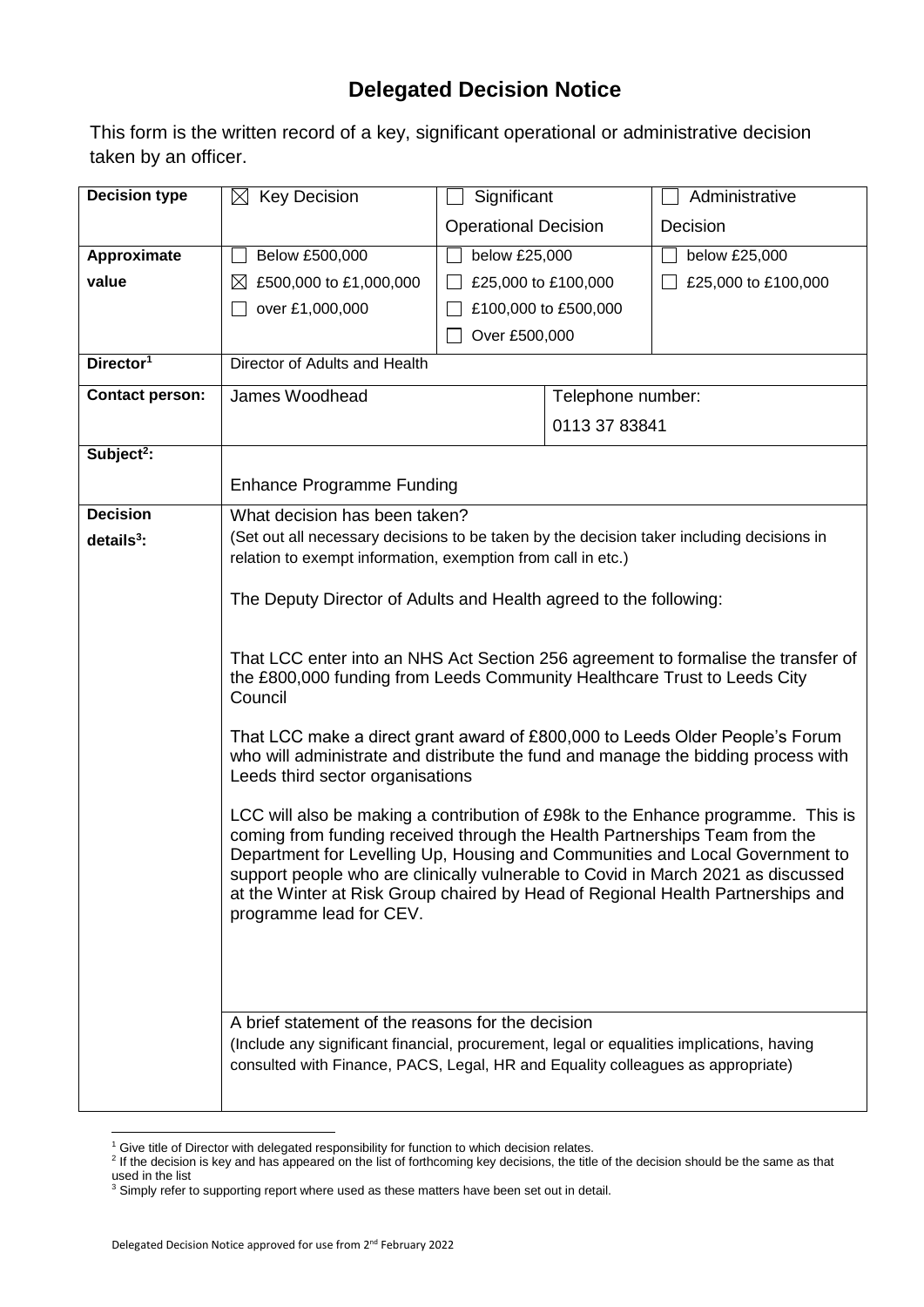|                                           | Brief details of any alternative options considered and rejected by the decision<br>maker at the time of making the decision                      |  |  |  |  |  |
|-------------------------------------------|---------------------------------------------------------------------------------------------------------------------------------------------------|--|--|--|--|--|
|                                           |                                                                                                                                                   |  |  |  |  |  |
|                                           | See report                                                                                                                                        |  |  |  |  |  |
|                                           |                                                                                                                                                   |  |  |  |  |  |
| <b>Affected wards:</b>                    | All                                                                                                                                               |  |  |  |  |  |
|                                           |                                                                                                                                                   |  |  |  |  |  |
| <b>Details of</b>                         | Executive Member for Health, Well-being and Adults was consulted on 19th April                                                                    |  |  |  |  |  |
| consultation<br>undertaken <sup>4</sup> : | 2022                                                                                                                                              |  |  |  |  |  |
|                                           |                                                                                                                                                   |  |  |  |  |  |
|                                           | <b>Ward Councillors</b>                                                                                                                           |  |  |  |  |  |
|                                           | Chief Digital and Information Officer <sup>5</sup>                                                                                                |  |  |  |  |  |
|                                           |                                                                                                                                                   |  |  |  |  |  |
|                                           | Chief Asset Management and Regeneration Officer <sup>6</sup>                                                                                      |  |  |  |  |  |
|                                           |                                                                                                                                                   |  |  |  |  |  |
|                                           | <b>Others</b>                                                                                                                                     |  |  |  |  |  |
| Implementation                            |                                                                                                                                                   |  |  |  |  |  |
|                                           | Officer accountable, and proposed timescales for implementation<br>The Enhance Programme fund will be live for the whole of the year 2022/23 with |  |  |  |  |  |
|                                           | immediate implementation following this decision becoming implementable.                                                                          |  |  |  |  |  |
|                                           |                                                                                                                                                   |  |  |  |  |  |
| List of                                   | Date Added to List:- 25 <sup>th</sup> March 2022                                                                                                  |  |  |  |  |  |
| Forthcoming                               | If Special Urgency or General Exception a brief statement of the reason why it is                                                                 |  |  |  |  |  |
| Key Decisions <sup>7</sup>                | impracticable to delay the decision                                                                                                               |  |  |  |  |  |
|                                           |                                                                                                                                                   |  |  |  |  |  |
|                                           | If Special Urgency Relevant Scrutiny Chair(s) approval                                                                                            |  |  |  |  |  |
|                                           | Signature<br>Date                                                                                                                                 |  |  |  |  |  |
| <b>Publication of</b>                     | If not published for 5 clear working days prior to decision being taken the reason<br>why not possible:                                           |  |  |  |  |  |
|                                           |                                                                                                                                                   |  |  |  |  |  |

 4 Include details of any interest disclosed by an elected Member on consultation and the date of any relevant dispensation given. <sup>5</sup> See Officer Delegation Scheme (Executive Functions) CDIO must be consulted in relation to all matters relating to the Council's use of digital technology

<sup>&</sup>lt;sup>6</sup> See Officer Delegation Scheme (Executive Functions) CAMRO must be consulted in relation to all matters relating to the Council's land and buildings.

<sup>&</sup>lt;sup>7</sup> See Executive and Decision Making Procedure Rule 2.4 - 2.6. Complete this section for key decisions only